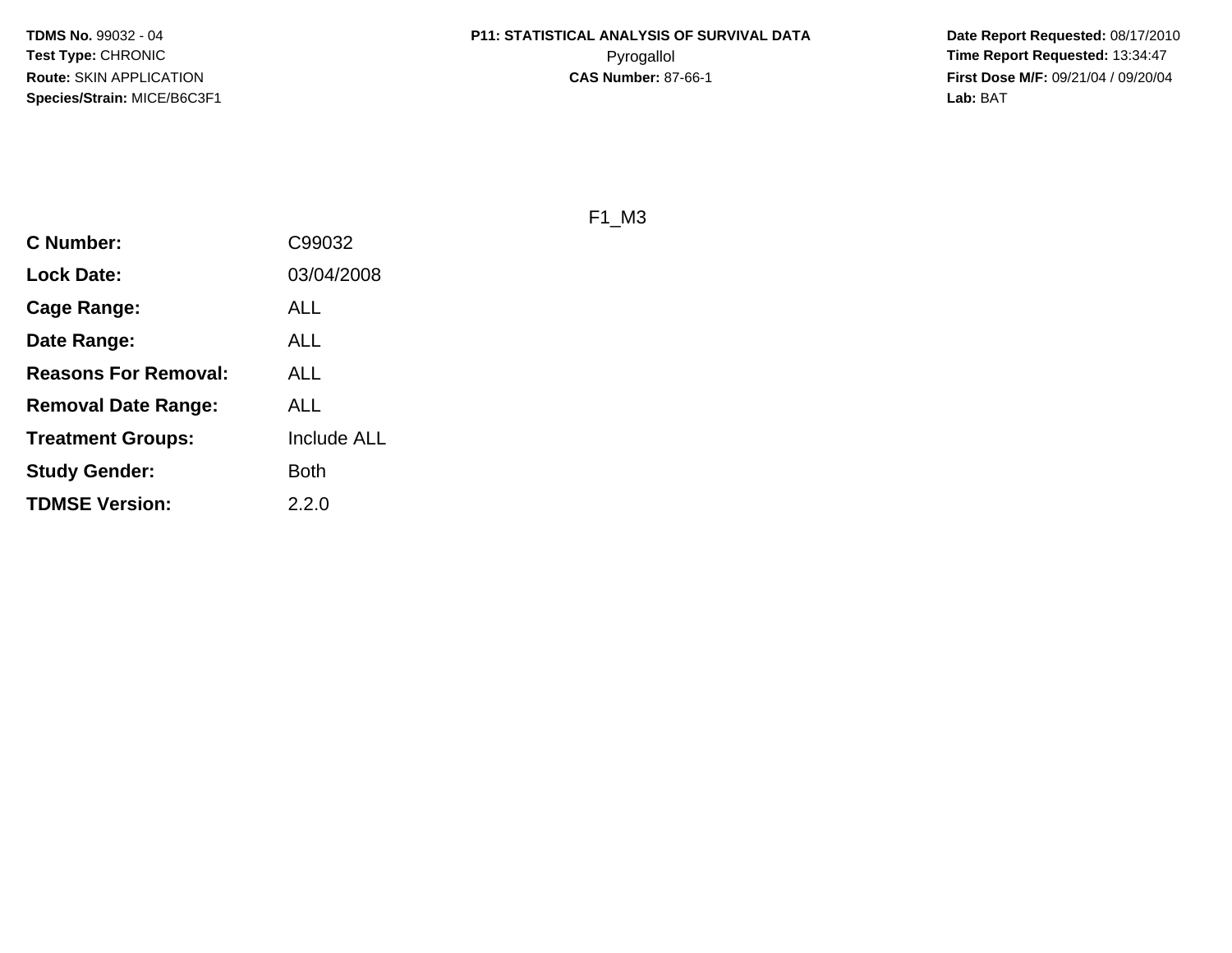# **P11: STATISTICAL ANALYSIS OF SURVIVAL DATA**

 **Date Report Requested:** 08/17/2010 Pyrogallol Pyrogallol **Pyrogallol Time Report Requested:** 13:34:47<br>**CAS Number:** 87-66-1 **Time Report Requested:** 13:34:47 **First Dose M/F:** 09/21/04 / 09/20/04<br>Lab: BAT **Lab:** BAT

## **MALE MICE**

FIRST TERMINAL SACRIFICE AT **729** DAYS

INDIVIDUAL SURVIVAL TIMES (DAYS)

| $DOSE = 0$ MG/KG                   |                      |            |            |     |     |                      |     |                   |                          |     |                    |     |                    |
|------------------------------------|----------------------|------------|------------|-----|-----|----------------------|-----|-------------------|--------------------------|-----|--------------------|-----|--------------------|
| TOTAL <sub>50</sub>                | UNCENSORED DEATHS 13 |            |            |     |     |                      |     | CENSORED DEATHS 0 |                          |     | <b>TERMINAL 37</b> |     |                    |
| UNCENSORED DEATH DAYS              |                      |            |            |     |     |                      |     |                   |                          |     |                    |     |                    |
| 437                                | 521                  | 534        | 547        | 595 | 603 | 630                  | 632 | 635               | 662                      | 686 | 704                | 724 |                    |
| <b>CENSORED DEATH DAYS</b><br>None |                      |            |            |     |     |                      |     |                   |                          |     |                    |     |                    |
| $DOSE = 5 MG/KG$                   |                      |            |            |     |     |                      |     |                   |                          |     |                    |     |                    |
| TOTAL <sub>50</sub>                |                      |            |            |     |     | UNCENSORED DEATHS 14 |     |                   | CENSORED DEATHS 0        |     |                    |     | <b>TERMINAL 36</b> |
| UNCENSORED DEATH DAYS              |                      |            |            |     |     |                      |     |                   |                          |     |                    |     |                    |
| 332                                | 437                  | 494        | 502        | 543 | 593 | 610                  | 664 | 665               | 670                      | 673 | 686                | 715 | 724                |
| <b>CENSORED DEATH DAYS</b><br>None |                      |            |            |     |     |                      |     |                   |                          |     |                    |     |                    |
| $DOSE = 20 MG/KG$                  |                      |            |            |     |     |                      |     |                   |                          |     |                    |     |                    |
| TOTAL 50                           |                      |            |            |     |     | UNCENSORED DEATHS 16 |     |                   | CENSORED DEATHS 0        |     |                    |     | <b>TERMINAL 34</b> |
| UNCENSORED DEATH DAYS              |                      |            |            |     |     |                      |     |                   |                          |     |                    |     |                    |
| 470<br>722                         | 531<br>725           | 548        | 549        | 564 | 567 | 588                  | 595 | 636               | 648                      | 681 | 686                | 691 | 697                |
| <b>CENSORED DEATH DAYS</b>         |                      |            |            |     |     |                      |     |                   |                          |     |                    |     |                    |
| None                               |                      |            |            |     |     |                      |     |                   |                          |     |                    |     |                    |
| $DOSE = 75 MG/KG$                  |                      |            |            |     |     |                      |     |                   |                          |     |                    |     |                    |
| TOTAL <sub>50</sub>                |                      |            |            |     |     | UNCENSORED DEATHS 18 |     |                   | <b>CENSORED DEATHS 1</b> |     |                    |     | <b>TERMINAL 31</b> |
| UNCENSORED DEATH DAYS              |                      |            |            |     |     |                      |     |                   |                          |     |                    |     |                    |
| 446<br>681                         | 470<br>689           | 492<br>699 | 493<br>722 | 505 | 505 | 569                  | 589 | 600               | 605                      | 628 | 633                | 653 | 667                |
| <b>CENSORED DEATH DAYS</b>         |                      |            |            |     |     |                      |     |                   |                          |     |                    |     |                    |
| 119                                |                      |            |            |     |     |                      |     |                   |                          |     |                    |     |                    |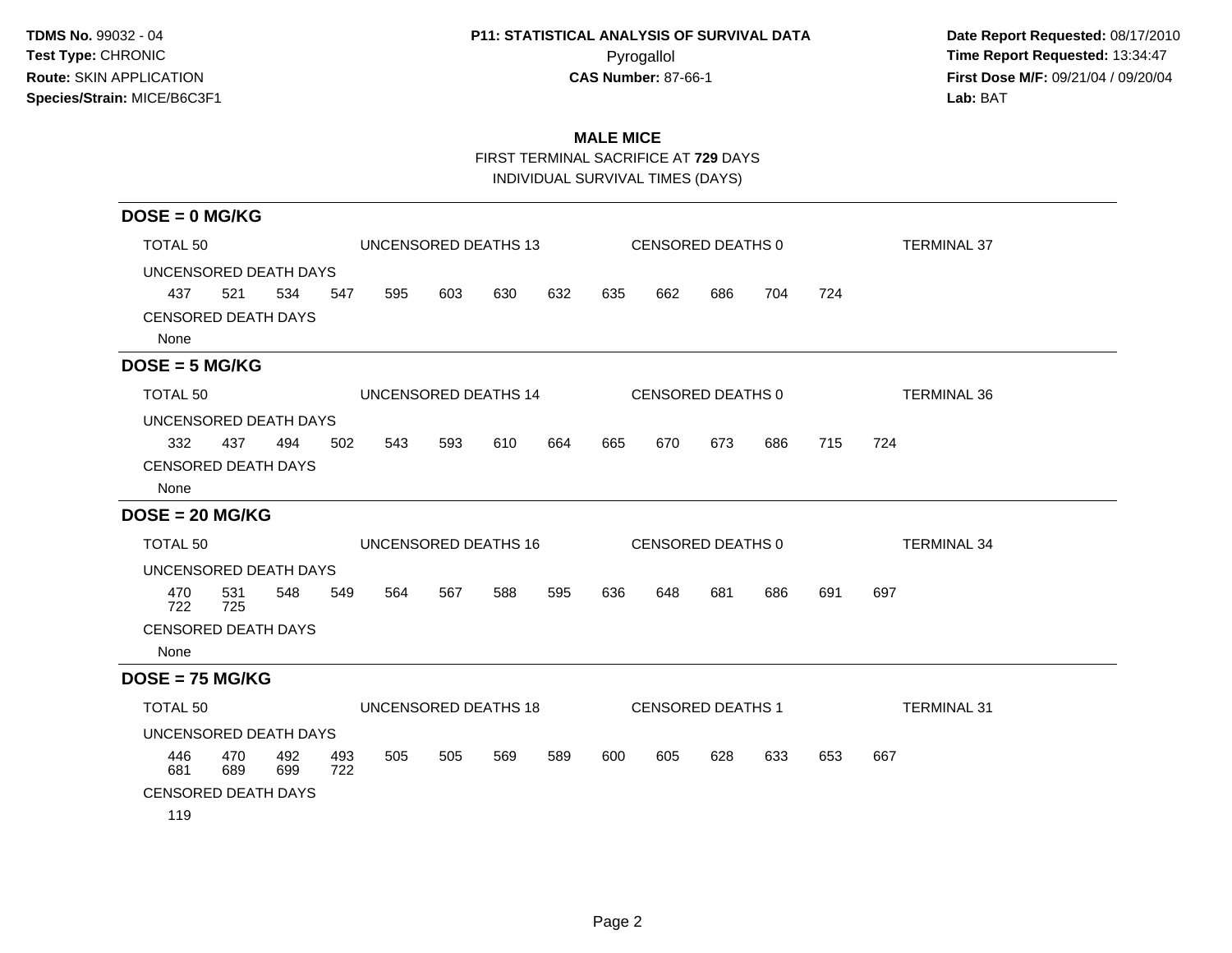# **P11: STATISTICAL ANALYSIS OF SURVIVAL DATA**

 **Date Report Requested:** 08/17/2010 Pyrogallol **Time Report Requested:** 13:34:47 **First Dose M/F:** 09/21/04 / 09/20/04<br>**Lab:** BAT **Lab:** BAT

### **MALE MICE**

FIRST TERMINAL SACRIFICE AT **729** DAYS

| <b>KAPLAN-MEIER SURVIVAL PROBABILITY ESTIMATES (%)</b> |             |       |       |       |       |      |      |      |      |        |  |  |
|--------------------------------------------------------|-------------|-------|-------|-------|-------|------|------|------|------|--------|--|--|
| <b>DOSE</b>                                            | TIME (DAYS) |       |       |       |       |      |      |      |      |        |  |  |
|                                                        | 90          | 180   | 270   | 365   | 425   | 485  | 545  | 605  | 665  | 729(A) |  |  |
| 0 MG/KG                                                | 100.0       | 100.0 | 100.0 | 100.0 | 100.0 | 98.0 | 94.0 | 88.0 | 80.0 | 74.0   |  |  |
| 5 MG/KG                                                | 100.0       | 100.0 | 100.0 | 98.0  | 98.0  | 96.0 | 90.0 | 88.0 | 82.0 | 72.0   |  |  |
| 20 MG/KG                                               | 100.0       | 100.0 | 100.0 | 100.0 | 100.0 | 98.0 | 96.0 | 84.0 | 80.0 | 68.0   |  |  |
| <b>75 MG/KG</b>                                        | 100.0       | 100.0 | 100.0 | 100.0 | 100.0 | 95.9 | 87.8 | 79.6 | 73.5 | 63.3   |  |  |

- 
- 

<sup>(</sup>A) FIRST TERMINAL SACRIFICE<br>(B) THE FIRST ENTRY IS THE TREND TEST (TARONE, 1975) RESULT. SUBSEQUENT ENTRIES ARE THE RESULTS OF PAIRWISE TESTS (COX, 1972). NEGATIVE TRENDS ARE INDICATED BY "N".<br>(C) MEAN OF ALL UNCENSORED D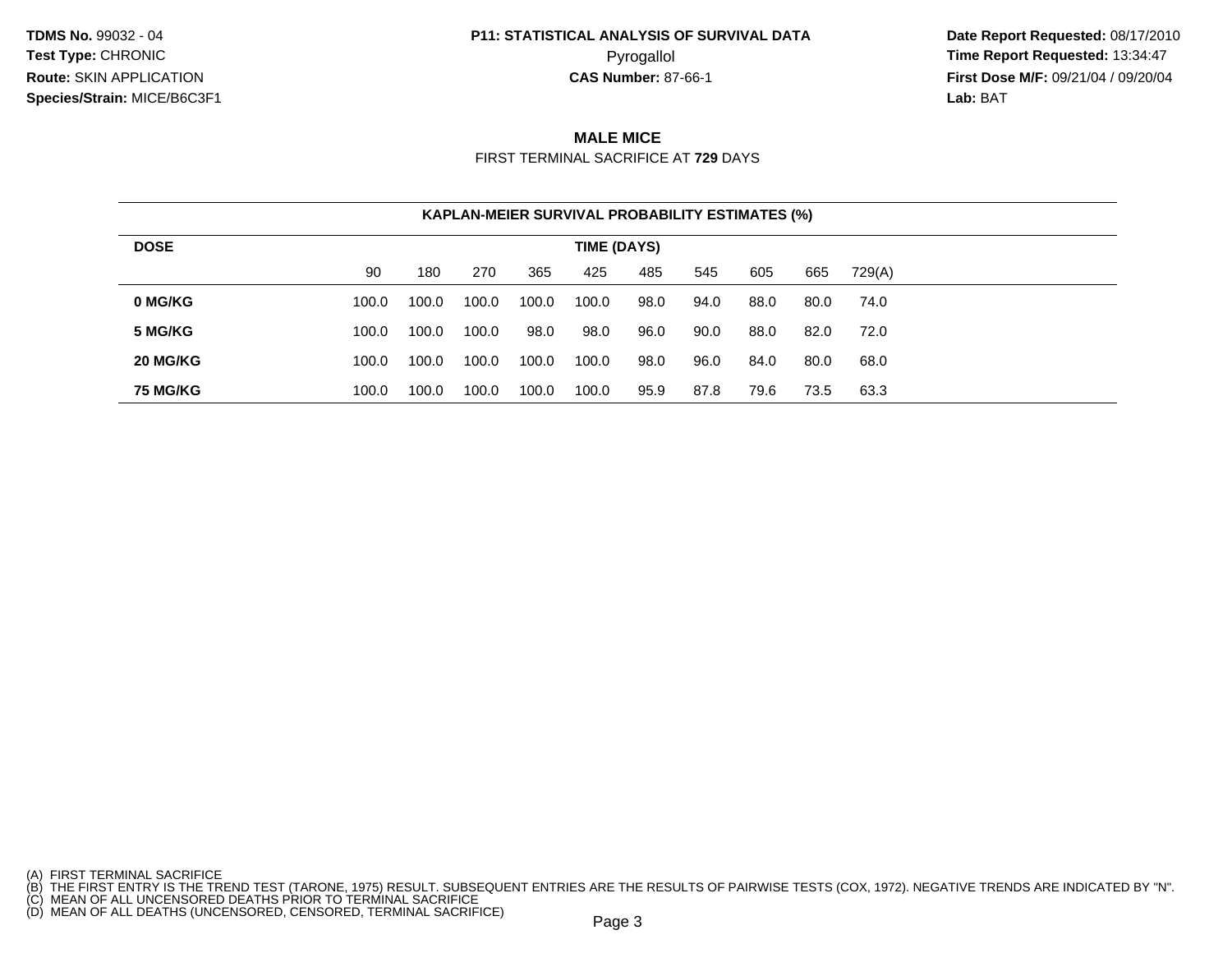# **P11: STATISTICAL ANALYSIS OF SURVIVAL DATA**

 **Date Report Requested:** 08/17/2010 Pyrogallol **Time Report Requested:** 13:34:47 **First Dose M/F:** 09/21/04 / 09/20/04<br>**Lab:** BAT **Lab:** BAT

## **MALE MICE**

FIRST TERMINAL SACRIFICE AT **729** DAYS

#### **SURVIVAL SUMMARY STATISTICS**

| <b>DOSE</b>                                                         | 0 MG/KG         | 5 MG/KG         | 20 MG/KG        | 75 MG/KG        |
|---------------------------------------------------------------------|-----------------|-----------------|-----------------|-----------------|
| SURVIVAL AT END OF STUDY<br>(KAPLAN-MEIER)                          | 74.0%           | 72.0%           | 68.0%           | 63.3%           |
| SIGNIFICANCE (B)<br>(LIFE TABLE)                                    | $P=0.247$       | $P=0.977$       | $P = 0.668$     | $P=0.307$       |
| <b>MEAN DAY OF</b><br><b>NATURAL DEATHS (C)</b><br>(STANDARD ERROR) | 608.5<br>(22.6) | 593.4<br>(31.1) | 618.6<br>(19.3) | 591.4<br>(20.6) |
| <b>MEAN LIFE SPAN (D)</b><br>(STANDARD ERROR)                       | 697.7<br>(9.5)  | 691.0<br>(12.2) | 693.7<br>(9.5)  | 667.3<br>(16.3) |

<sup>(</sup>A) FIRST TERMINAL SACRIFICE<br>(B) THE FIRST ENTRY IS THE TREND TEST (TARONE, 1975) RESULT. SUBSEQUENT ENTRIES ARE THE RESULTS OF PAIRWISE TESTS (COX, 1972). NEGATIVE TRENDS ARE INDICATED BY "N".<br>(C) MEAN OF ALL UNCENSORED D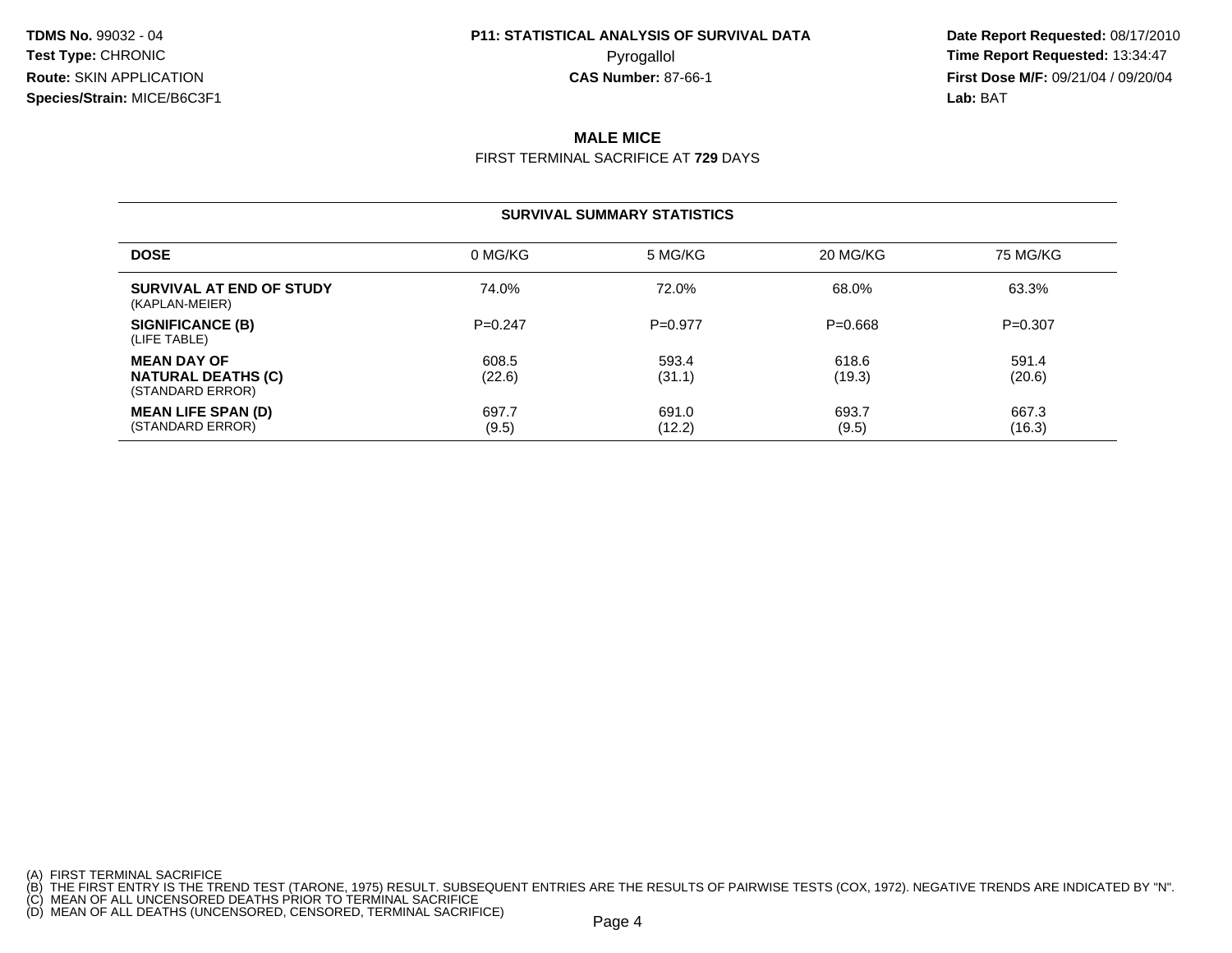# **P11: STATISTICAL ANALYSIS OF SURVIVAL DATA**

 **Date Report Requested:** 08/17/2010 Pyrogallol Pyrogallol **Pyrogallol Time Report Requested:** 13:34:47<br>**CAS Number:** 87-66-1 **Time Report Requested:** 13:34:47 **First Dose M/F:** 09/21/04 / 09/20/04<br>Lab: BAT **Lab:** BAT

## **FEMALE MICE**

FIRST TERMINAL SACRIFICE AT **729** DAYS

INDIVIDUAL SURVIVAL TIMES (DAYS)

| $DOSE = 0$ MG/KG           |                       |                      |                   |                      |            |            |            |            |            |                   |            |                    |                    |  |
|----------------------------|-----------------------|----------------------|-------------------|----------------------|------------|------------|------------|------------|------------|-------------------|------------|--------------------|--------------------|--|
| TOTAL 50                   |                       | UNCENSORED DEATHS 17 |                   |                      |            |            |            |            |            | CENSORED DEATHS 0 |            | <b>TERMINAL 33</b> |                    |  |
|                            | UNCENSORED DEATH DAYS |                      |                   |                      |            |            |            |            |            |                   |            |                    |                    |  |
| 134<br>715                 | 365<br>718            | 415<br>728           | 488               | 508                  | 550        | 557        | 558        | 606        | 617        | 643               | 666        | 695                | 714                |  |
| <b>CENSORED DEATH DAYS</b> |                       |                      |                   |                      |            |            |            |            |            |                   |            |                    |                    |  |
| None                       |                       |                      |                   |                      |            |            |            |            |            |                   |            |                    |                    |  |
| $DOSE = 5 MG/KG$           |                       |                      |                   |                      |            |            |            |            |            |                   |            |                    |                    |  |
| TOTAL 50                   |                       |                      |                   | UNCENSORED DEATHS 20 |            |            |            |            |            | CENSORED DEATHS 0 |            |                    | <b>TERMINAL 30</b> |  |
| UNCENSORED DEATH DAYS      |                       |                      |                   |                      |            |            |            |            |            |                   |            |                    |                    |  |
| 438<br>666                 | 542<br>687            | 544<br>691           | 549<br>716        | 561<br>718           | 582<br>718 | 589        | 590        | 602        | 611        | 634               | 644        | 654                | 660                |  |
| <b>CENSORED DEATH DAYS</b> |                       |                      |                   |                      |            |            |            |            |            |                   |            |                    |                    |  |
| None                       |                       |                      |                   |                      |            |            |            |            |            |                   |            |                    |                    |  |
| $DOSE = 20 MG/KG$          |                       |                      |                   |                      |            |            |            |            |            |                   |            |                    |                    |  |
| TOTAL 50                   |                       |                      |                   | UNCENSORED DEATHS 14 |            |            |            |            |            | CENSORED DEATHS 0 |            |                    | <b>TERMINAL 36</b> |  |
| UNCENSORED DEATH DAYS      |                       |                      |                   |                      |            |            |            |            |            |                   |            |                    |                    |  |
| 529                        | 542                   | 573                  | 580               | 597                  | 619        | 654        | 663        | 678        | 689        | 703               | 710        | 718                | 722                |  |
| <b>CENSORED DEATH DAYS</b> |                       |                      |                   |                      |            |            |            |            |            |                   |            |                    |                    |  |
| None                       |                       |                      |                   |                      |            |            |            |            |            |                   |            |                    |                    |  |
| $DOSE = 75 MG/KG$          |                       |                      |                   |                      |            |            |            |            |            |                   |            |                    |                    |  |
| <b>TOTAL 50</b>            |                       |                      |                   | UNCENSORED DEATHS 33 |            |            |            |            |            | CENSORED DEATHS 0 |            |                    | <b>TERMINAL 17</b> |  |
| UNCENSORED DEATH DAYS      |                       |                      |                   |                      |            |            |            |            |            |                   |            |                    |                    |  |
| 256<br>544<br>646          | 291<br>561<br>663     | 291<br>575<br>669    | 291<br>585<br>674 | 347<br>590<br>682    | 400<br>600 | 472<br>604 | 474<br>604 | 487<br>617 | 487<br>624 | 487<br>632        | 487<br>643 | 493<br>645         | 506<br>646         |  |
| <b>CENSORED DEATH DAYS</b> |                       |                      |                   |                      |            |            |            |            |            |                   |            |                    |                    |  |
| None                       |                       |                      |                   |                      |            |            |            |            |            |                   |            |                    |                    |  |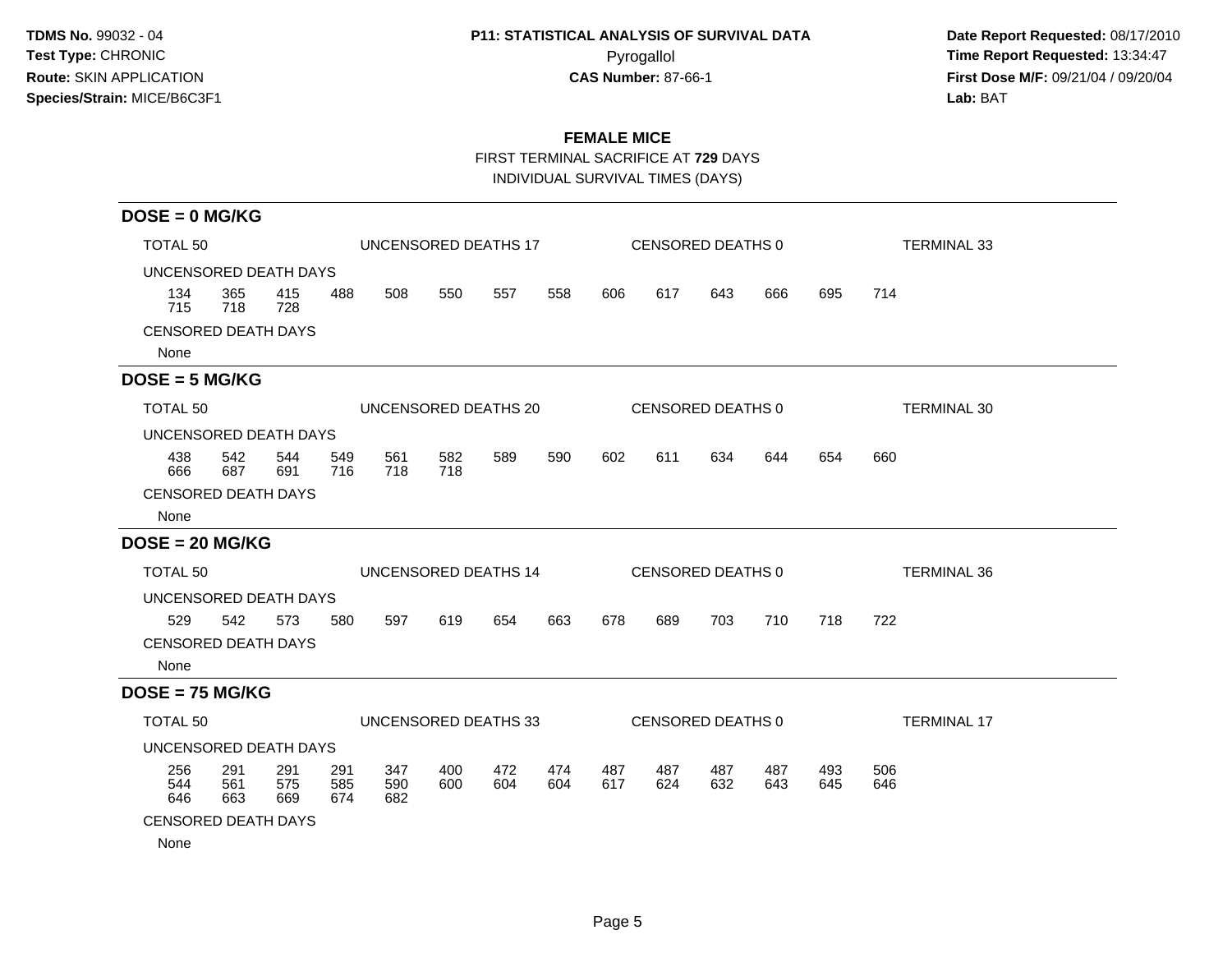# **P11: STATISTICAL ANALYSIS OF SURVIVAL DATA**

 **Date Report Requested:** 08/17/2010 Pyrogallol **Time Report Requested:** 13:34:47 **First Dose M/F:** 09/21/04 / 09/20/04<br>**Lab:** BAT **Lab:** BAT

### **FEMALE MICE**

FIRST TERMINAL SACRIFICE AT **729** DAYS

| <b>KAPLAN-MEIER SURVIVAL PROBABILITY ESTIMATES (%)</b> |             |       |       |       |       |       |      |      |      |        |  |  |  |
|--------------------------------------------------------|-------------|-------|-------|-------|-------|-------|------|------|------|--------|--|--|--|
| <b>DOSE</b>                                            | TIME (DAYS) |       |       |       |       |       |      |      |      |        |  |  |  |
|                                                        | 90          | 180   | 270   | 365   | 425   | 485   | 545  | 605  | 665  | 729(A) |  |  |  |
| 0 MG/KG                                                | 100.0       | 98.0  | 98.0  | 96.0  | 94.0  | 94.0  | 90.0 | 84.0 | 78.0 | 66.0   |  |  |  |
| 5 MG/KG                                                | 100.0       | 100.0 | 100.0 | 100.0 | 100.0 | 98.0  | 94.0 | 82.0 | 72.0 | 60.0   |  |  |  |
| 20 MG/KG                                               | 100.0       | 100.0 | 100.0 | 100.0 | 100.0 | 100.0 | 96.0 | 90.0 | 84.0 | 72.0   |  |  |  |
| <b>75 MG/KG</b>                                        | 100.0       | 100.0 | 98.0  | 90.0  | 88.0  | 84.0  | 70.0 | 56.0 | 40.0 | 34.0   |  |  |  |

<sup>(</sup>A) FIRST TERMINAL SACRIFICE<br>(B) THE FIRST ENTRY IS THE TREND TEST (TARONE, 1975) RESULT. SUBSEQUENT ENTRIES ARE THE RESULTS OF PAIRWISE TESTS (COX, 1972). NEGATIVE TRENDS ARE INDICATED BY "N".<br>(C) MEAN OF ALL UNCENSORED D